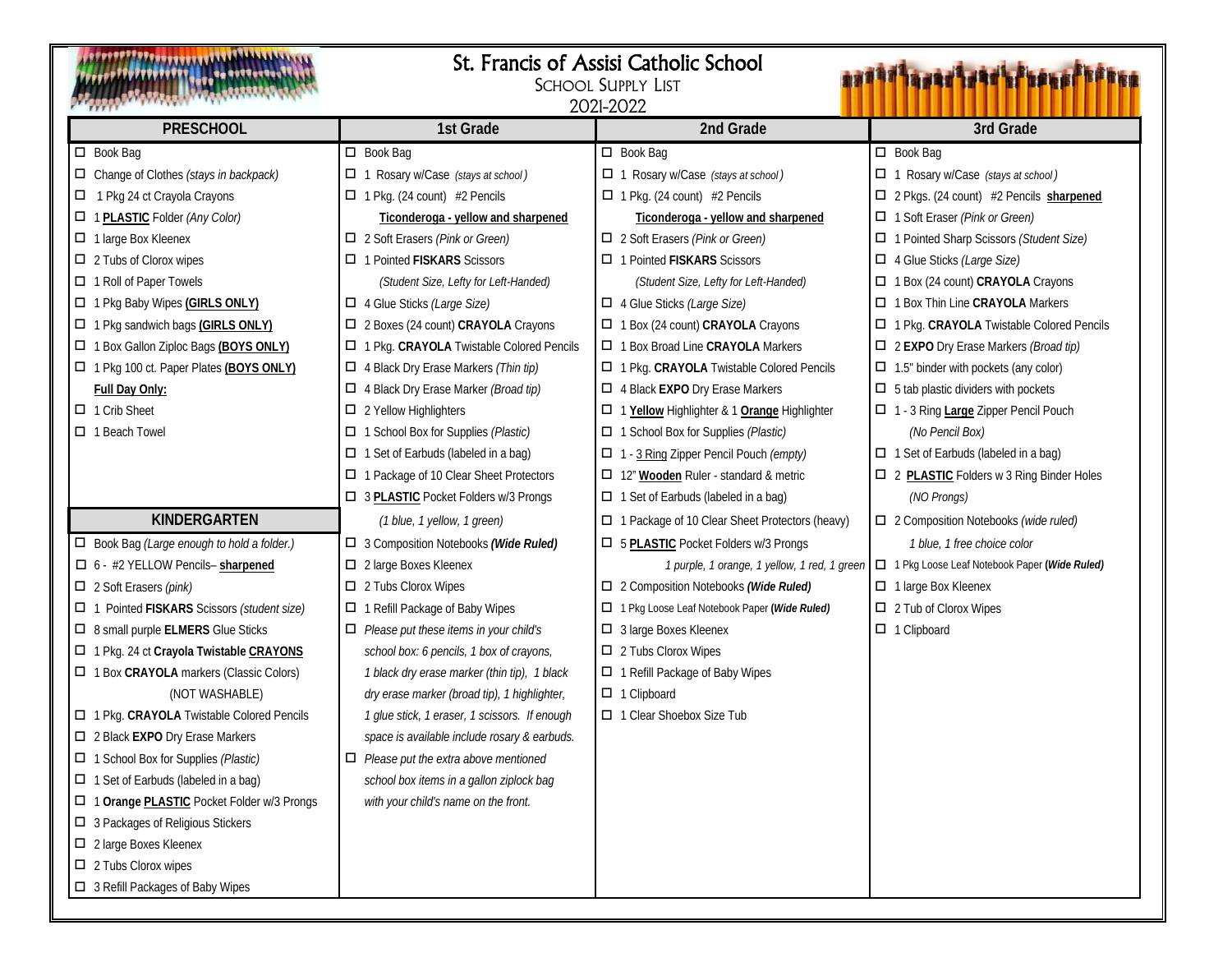|                                                     | St. Francis of Assisi Catholic School<br><b>SCHOOL SUPPLY LIST</b><br>2021-2022 |                                                         |  |  |
|-----------------------------------------------------|---------------------------------------------------------------------------------|---------------------------------------------------------|--|--|
| 4th Grade                                           | 5th Grade                                                                       | 6th Grade                                               |  |  |
| □ Book Bag                                          | □ Book Bag                                                                      | $\Box$ Book Bag (no duffel bags)                        |  |  |
| □ 1 Rosary w/Case (stays at school)                 | □ 1 Rosary w/Case (stays at school)                                             | 1 Rosary w/Case (stays at school)                       |  |  |
| □ 1 Pkg. (24 count) #2 Pencils sharpened            | □ 1 Pkg. (10 count) #2 Pencils sharpened                                        | □ 1 pkg. Mechanical Pencils (preferred)                 |  |  |
| □ 1 Hand-Held Pencil Sharpener w/Cover              | □ 1 Pkg. Mechanical Pencils (optional)                                          | OR #2 Pencils (10+ per pack) sharpened                  |  |  |
| $\Box$ 1 Red Pen                                    | $\Box$ 1 Pkg. Red Pens - (10+ per pack)                                         | □ 1 Pkg. Black Pens (Ballpoint Only - 10+ per pack)     |  |  |
| □ 2 Soft Eraser (Pink or Green)                     | $\Box$ 2 Soft Eraser (Pink or Green)                                            | □ 3 Soft Erasers (Pink or Green)                        |  |  |
| □ 1 Pkg. Pencil Top Erasers                         | □ 1 Pointed Sharp Scissors (Adult Size)                                         | □ 1 Pointed Sharp Scissors (Adult Size)                 |  |  |
| □ 1 Pointed Sharp Scissors (Adult Size)             | □ 2 Glue Sticks (Large Size)                                                    | □ 3 Glue Sticks (Large Size)                            |  |  |
| $\Box$ 3 Glue Sticks (Large Size)                   | □ 1 Box Broad Line CRAYOLA Markers (Classic Colors)                             | □ 1 Box Broad Line CRAYOLA markers (Classic Colors)     |  |  |
| □ 1 Box (24 count) CRAYOLA Crayons                  | □ 1 Box Thin Line CRAYOLA Markers                                               | (NOT WASHABLE)                                          |  |  |
| □ 1 Box Broad Line CRAYOLA Markers (Classic Colors) | I 1 Pkg. CRAYOLA Twistable Colored Pencils                                      | I 1 Pkg. CRAYOLA Twistable Colored Pencils              |  |  |
| □ 1 Box Thin Line CRAYOLA Markers                   | □ 8 EXPO Dry Erase Markers (Thin Tip - Any Color)                               | □ 1 Pkg EXPO Dry Erase Markers                          |  |  |
| I 1 Pkg. CRAYOLA Colored Pencils                    | D 2 EXPO Dry Erase Marker (Broad Tip - Any Color)                               | $\Box$ 4 Yellow Highlighters                            |  |  |
| 4 Dry Erase Markers (Thin Tip - Any Color)          | $\Box$ 2 Highlighters                                                           | $\Box$ 1 Zippered Nylon Pencil Cases (w/3 Hole Punch)   |  |  |
| $\Box$ 2 Black Dry Erase Marker (Broad Tip)         | □ 2 Zippered Nylon Pencil Cases (w/3 Hole Punch)                                | $\Box$ 12" Ruler – standard & metric                    |  |  |
| □ 1 Yellow Highlighter & 1 Orange Highlighter       | $\Box$ 12" Ruler – standard & metric                                            | $\Box$ 1 Set of Earbuds (labeled in a bag)              |  |  |
| □ 1 Zippered Nylon Pencil Case (w/3 Hole Punch)     | □ 1 LARGE Book Cover                                                            | □ 1 Package of 20 Sheet Protectors                      |  |  |
| *(NO Pencil Boxes)                                  | $\Box$ 1 Set of Earbuds (labeled in a bag)                                      | □ 2 Package of 8 Colored Binder Dividers (WITH pockets) |  |  |
| $\Box$ 12" Ruler – standard & metric                | □ 1 Computer Mouse (optional)                                                   | 1 One-Subject Spiral Notebook (Social Studies)          |  |  |
| □ 1 Protractor - Clear Plastic                      | □ 1 Package of 8 Colored Binder Dividers (WITH Pockets)                         | □ 1 Five-Subject Spiral Notebook (ELA only)             |  |  |
| $\Box$ 1 Set of Earbuds (labeled in a bag)          | 1 Spiral Notebook (Wide Ruled, Single Subject, 70+ Sheets)                      | D 2 Pkgs Loose Leaf Notebook Paper (College Ruled)      |  |  |
| □ 1 Package of 5 Binder Dividers                    | □ 1 Pkg Loose Leaf Notebook Paper (Wide Ruled)                                  | $\Box$ 3 - 3 Ring Binders (1-1/2 inch, any color)       |  |  |
| PLASTIC Folder w/ 3 Hole Punch<br>$\Box$ 1          | □ 2 large Boxes Kleenex                                                         | □ 2 Pkgs of 3x5 Lined Index Cards                       |  |  |
| 4 Spiral Notebooks (Any Color - Wide Ruled)         | □ 2 Tubs of Clorox Wipes                                                        | $\Box$ 2 large Boxes Kleenex                            |  |  |
| □ 1 Pkg Loose Leaf Notebook Paper (Wide Ruled)      | □ 1 Refill Package of Baby Wipes                                                | □ 1 Tub of Clorox Wipes                                 |  |  |
| $\Box$ 1 - 3 Ring Binder (1-1/2 inch, any color)    |                                                                                 |                                                         |  |  |
| □ 1 Pkg of 100 Lined Index Cards                    |                                                                                 |                                                         |  |  |
| $\Box$ 3 large Boxes Kleenex                        |                                                                                 |                                                         |  |  |
| □ 1 Tub of Clorox Wipes (Large)                     |                                                                                 |                                                         |  |  |
|                                                     |                                                                                 |                                                         |  |  |

853 N. Socora Wichita, KS 67212 • School Office (316)722-5171 • Fax (316)722-0492 • www.school@stfranciswichita.com